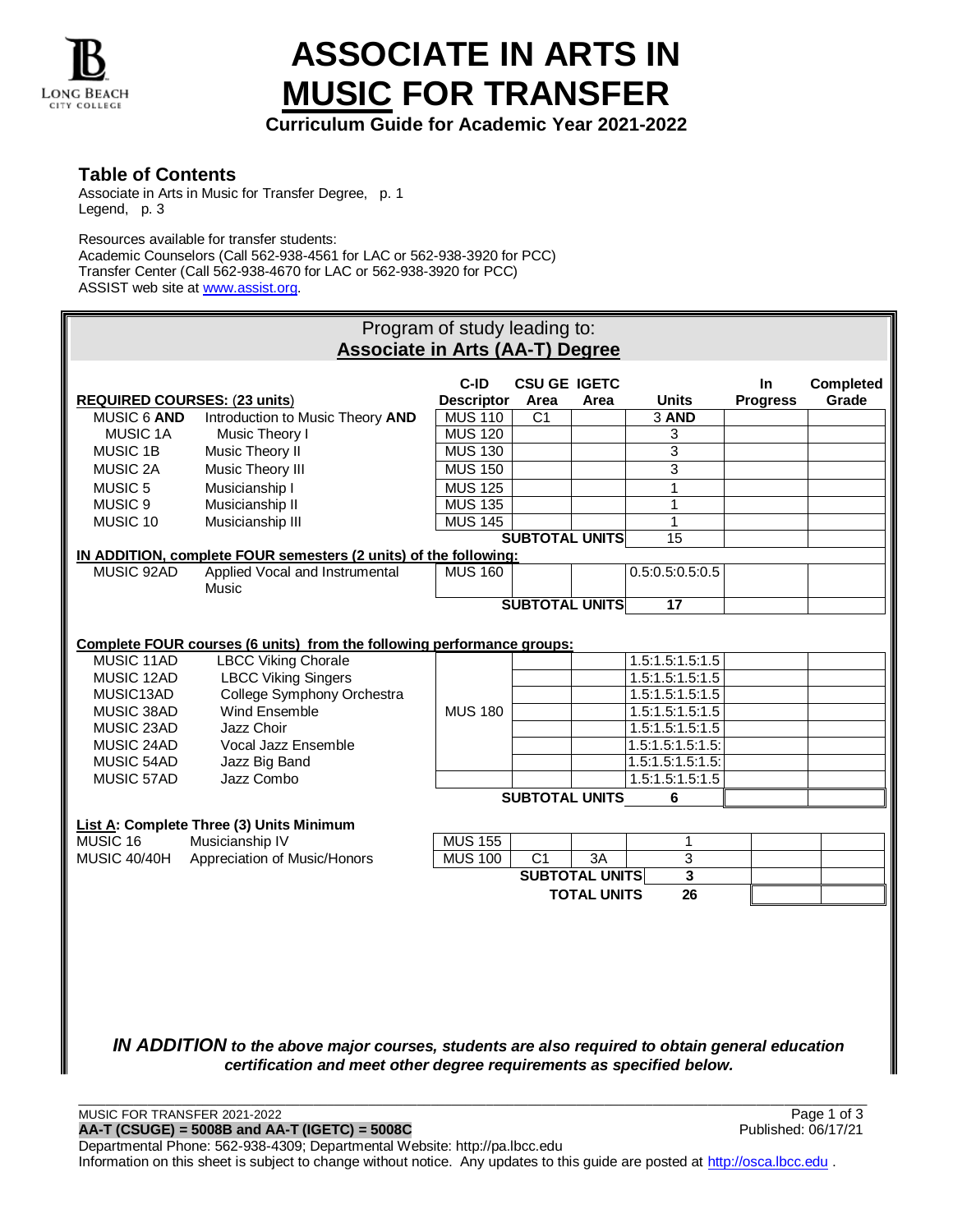| <b>General Education Certification Requirements</b>                                                                                                                                                                                                                                                                                                                                                                                                                                                              |                                                                                                                                                                                                                                                                                                                                                                                                                       |              |                                                 |              |  |  |  |  |
|------------------------------------------------------------------------------------------------------------------------------------------------------------------------------------------------------------------------------------------------------------------------------------------------------------------------------------------------------------------------------------------------------------------------------------------------------------------------------------------------------------------|-----------------------------------------------------------------------------------------------------------------------------------------------------------------------------------------------------------------------------------------------------------------------------------------------------------------------------------------------------------------------------------------------------------------------|--------------|-------------------------------------------------|--------------|--|--|--|--|
| Either completion of the California State University General Education-Breadth pattern (CSU GE Breadth) OR the<br>Intersegmental General Education Transfer Curriculum (IGETC) pattern IS REQUIRED. For general education patterns,<br>visit the following web site: http://osca.lbcc.edu/genedplan.cfm, or the LBCC catalog. After completion of the General<br>Education Pattern, students must request GE certification. Consult with a counselor for more information about the<br>GE Certification process. |                                                                                                                                                                                                                                                                                                                                                                                                                       |              |                                                 |              |  |  |  |  |
| <b>Other Degree Requirements</b>                                                                                                                                                                                                                                                                                                                                                                                                                                                                                 |                                                                                                                                                                                                                                                                                                                                                                                                                       |              |                                                 |              |  |  |  |  |
|                                                                                                                                                                                                                                                                                                                                                                                                                                                                                                                  | 1. Minimum Unit Requirements: Complete a minimum of 60 transferable units. Please note that additional units may be<br>required to meet this minimum based upon courses selected to fulfill CSU-GE Breadth Pattern or the IGETC Pattern.                                                                                                                                                                              |              |                                                 |              |  |  |  |  |
|                                                                                                                                                                                                                                                                                                                                                                                                                                                                                                                  | If following CSU-GE Breadth Pattern                                                                                                                                                                                                                                                                                                                                                                                   | <b>Units</b> | If following IGETC Pattern                      | <b>Units</b> |  |  |  |  |
|                                                                                                                                                                                                                                                                                                                                                                                                                                                                                                                  | Music-Transfer                                                                                                                                                                                                                                                                                                                                                                                                        | $26***$      | Music-Transfer                                  | $26**$       |  |  |  |  |
|                                                                                                                                                                                                                                                                                                                                                                                                                                                                                                                  | <b>CSU-GE Breadth</b><br><b>Minimum Required</b>                                                                                                                                                                                                                                                                                                                                                                      | 39<br>60     | <b>IGETC Pattern</b><br><b>Minimum Required</b> | 37<br>60     |  |  |  |  |
|                                                                                                                                                                                                                                                                                                                                                                                                                                                                                                                  |                                                                                                                                                                                                                                                                                                                                                                                                                       |              |                                                 |              |  |  |  |  |
| **Double-Counting of Units: SB 1440 Regulations allow for double-counting of major requirements towards CSU- GE<br>Breadth or IGETC patterns.<br>Minimum Grade and GPA Requirements: Maintain an overall grade point average (GPA) of 2.0 ("C" average) in all<br>2.<br>CSU-transferable coursework. For the major complete each course with a grade of "C" or better, or "P" if course is graded<br>on a P/NP basis.                                                                                            |                                                                                                                                                                                                                                                                                                                                                                                                                       |              |                                                 |              |  |  |  |  |
| 3.                                                                                                                                                                                                                                                                                                                                                                                                                                                                                                               | Residence for the Degree: Complete at least 12 units in residence at LBCC.                                                                                                                                                                                                                                                                                                                                            |              |                                                 |              |  |  |  |  |
| 4.                                                                                                                                                                                                                                                                                                                                                                                                                                                                                                               | Degree Application: Complete and submit the degree application form to the Admissions and Records office during your<br>final semester of course work. These forms are available in the Admissions and Records office, or online at<br>http://admissions.lbcc.edu. Refer to the Schedule of Classes (http://schedule.lbcc.edu) and click the "Important Dates"<br>link to view the actual deadline for each semester. |              |                                                 |              |  |  |  |  |
| 5.                                                                                                                                                                                                                                                                                                                                                                                                                                                                                                               | The requirements for general education/proficiency and the field of concentration (major) need to be from the same<br>catalog year. This catalog year may be any year between the year of initial enrollment to the present, provided continuous<br>enrollment is maintained throughout. See the catalog for definition of "continuous enrollment                                                                     |              |                                                 |              |  |  |  |  |

## **Program Mission and Outcomes**

The Music AA-T degree is designed to provide comprehensive preparation for upper-division CSU coursework. To this end, students are prepared to demonstrate competency and discipline in the study of all aspects of music, including transferablmusic coursework as well as individual and ensemble performance.

## **Program Student Learning Outcomes**

- Demonstrate the ability to attain the Institutional Student Learning Outcomes (ISLOs).
- Students will develop audition and ensemble repertoire and performance techniques at a level appropriate for transfer to a CSU.
- Students will develop proficiency in their music coursework, specifically theory and musicianship, at a level appropriate for transfer to a CSU.

\_\_\_\_\_\_\_\_\_\_\_\_\_\_\_\_\_\_\_\_\_\_\_\_\_\_\_\_\_\_\_\_\_\_\_\_\_\_\_\_\_\_\_\_\_\_\_\_\_\_\_\_\_\_\_\_\_\_\_\_\_\_\_\_\_\_\_\_\_\_\_\_\_\_\_\_\_\_\_\_\_\_\_\_\_\_\_\_\_\_\_\_\_\_\_\_\_\_\_\_\_\_\_\_\_\_\_\_\_\_\_\_\_\_